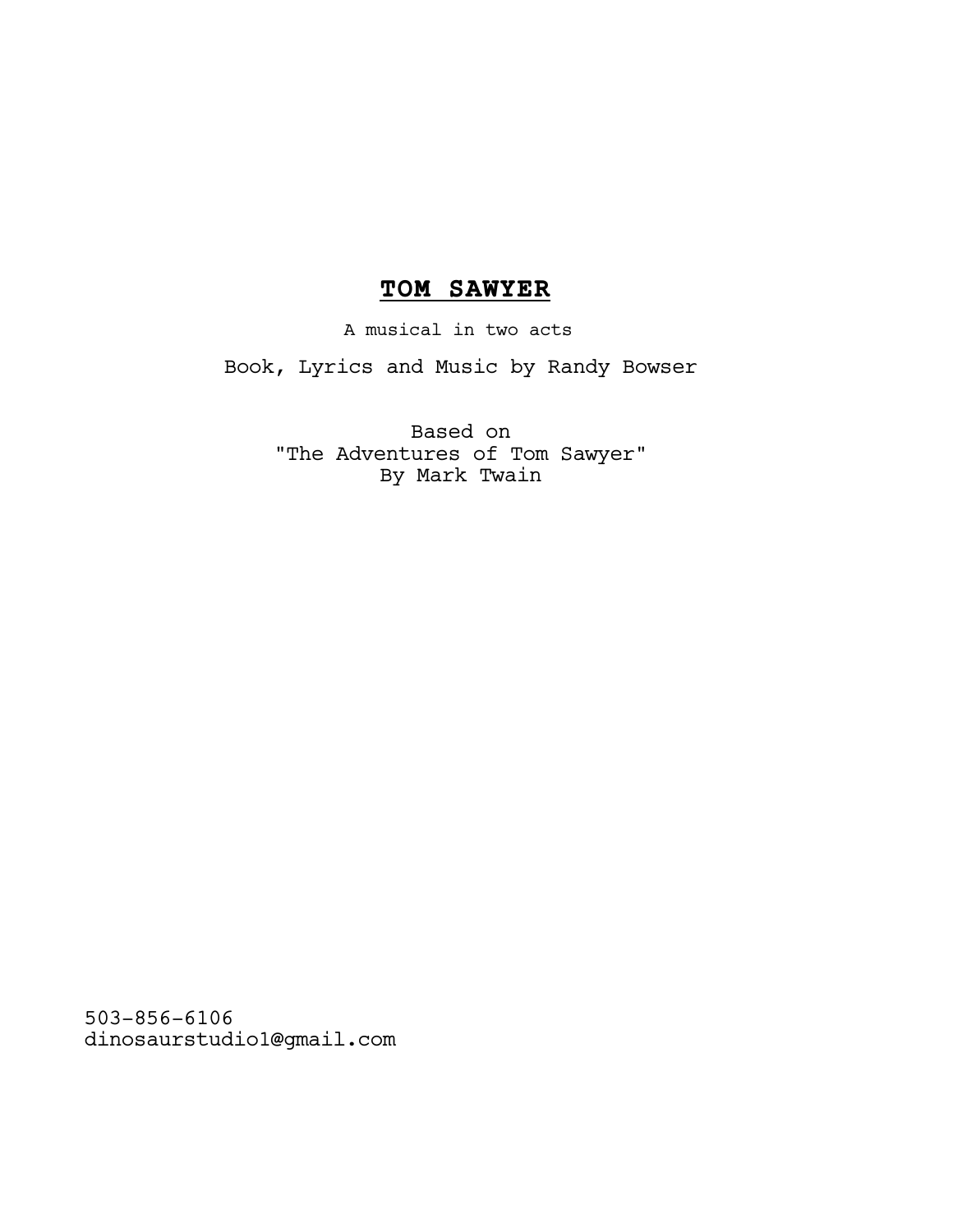#### CAST OF CHARACTERS\*

| TOM SAWYER                                         | 12-15, rambunctious and happy       |
|----------------------------------------------------|-------------------------------------|
| HUCKLEBERRY FINN                                   | older, taller than Tom, a bit gruff |
| BECKY THATCHER                                     | 12-15, pretty and vivacious         |
| <u>INJUN JOE</u>                                   | 30's, brooding, powerfully built    |
| <u>AUNT POLLY</u>                                  | 40's-60's, strict but loving        |
| <b>SIDNEY</b>                                      | 10-12, squeaky clean, obnoxious     |
| MUFF POTTER                                        | middle aged, sloppy, sentimental    |
| JUDGE THATCHER                                     | 30's-50's, refined and friendly     |
| <b>DOBBINS</b>                                     | 40's-50's, sour and pretentious     |
| DOC ROBINSON                                       | 30's, well dressed, furtive         |
| BAILEY (same as DOC)                               | 30's, a lawyer, a bit shabby        |
| <u>MINISTER</u>                                    | any age, kindly                     |
| <u>PARD</u> (same as MINISTER)                     | 30's, rough and dirty               |
| <b>PROSECUTOR</b>                                  | any age, sharply dressed, smooth    |
| HECTOR (same as PROSECUTOR) 12-15, bigger than Tom |                                     |
| <u>JOSH HARPER</u>                                 | 12-15, more serious than Tom        |
| BEN ROGERS                                         | 12-15, thinks he's tough            |
| <b>AMY LAWRENCE</b>                                | 12-15, cute and quiet               |
| <b>GRACIE MILLER</b>                               | $12-15$ , a tomboy                  |
| <b>SHERIFF</b>                                     | 20's, heavy, self-important         |
| MRS. HARPER                                        | 30's, high strung                   |
| THE WIDOW DOUGLAS**                                | any age, reserved, dressed in black |

**\*IMPORTANT NOTE: Ages listed are for the characters, not the performers. The children MUST be played by young adults between 15 and 30. The adult characters could be played by performers younger than the ages listed.**

**\*\*A NOTE ABOUT WIDOW DOUGLAS: The only character without dialogue. Reserved, and dressed in black, it should be clear that she's highly respected as an important member of the community.**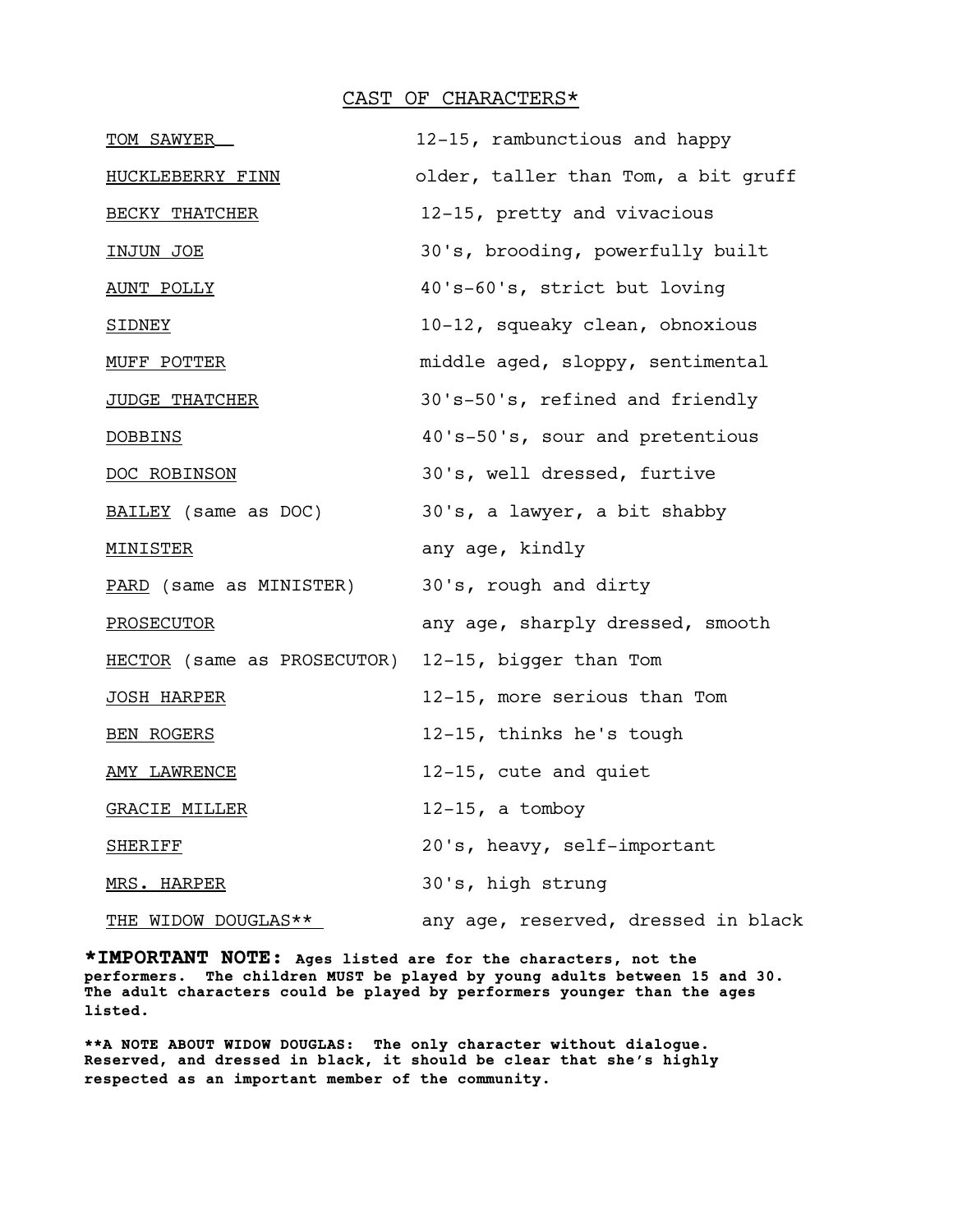## PLACE

St. Petersburg, Missouri

### TIME

Mid-19th Century

### LOCATIONS

| A STREET                         | backdrop of trees used throughout |
|----------------------------------|-----------------------------------|
| THE SCHOOL ROOM                  | add benches                       |
| THE GRAVEYARD                    | add tombstones                    |
| THE HAUNTED HOUSE                | add crumbling rock fireplace      |
| A JAIL CELL                      | bars held by actor                |
| THE RIVER & AN ISLAND add a raft |                                   |
| THE CHURCH                       | add benches                       |
| THE COURT ROOM                   | same benches                      |
| THE CAVES                        | bare stage, pools of light        |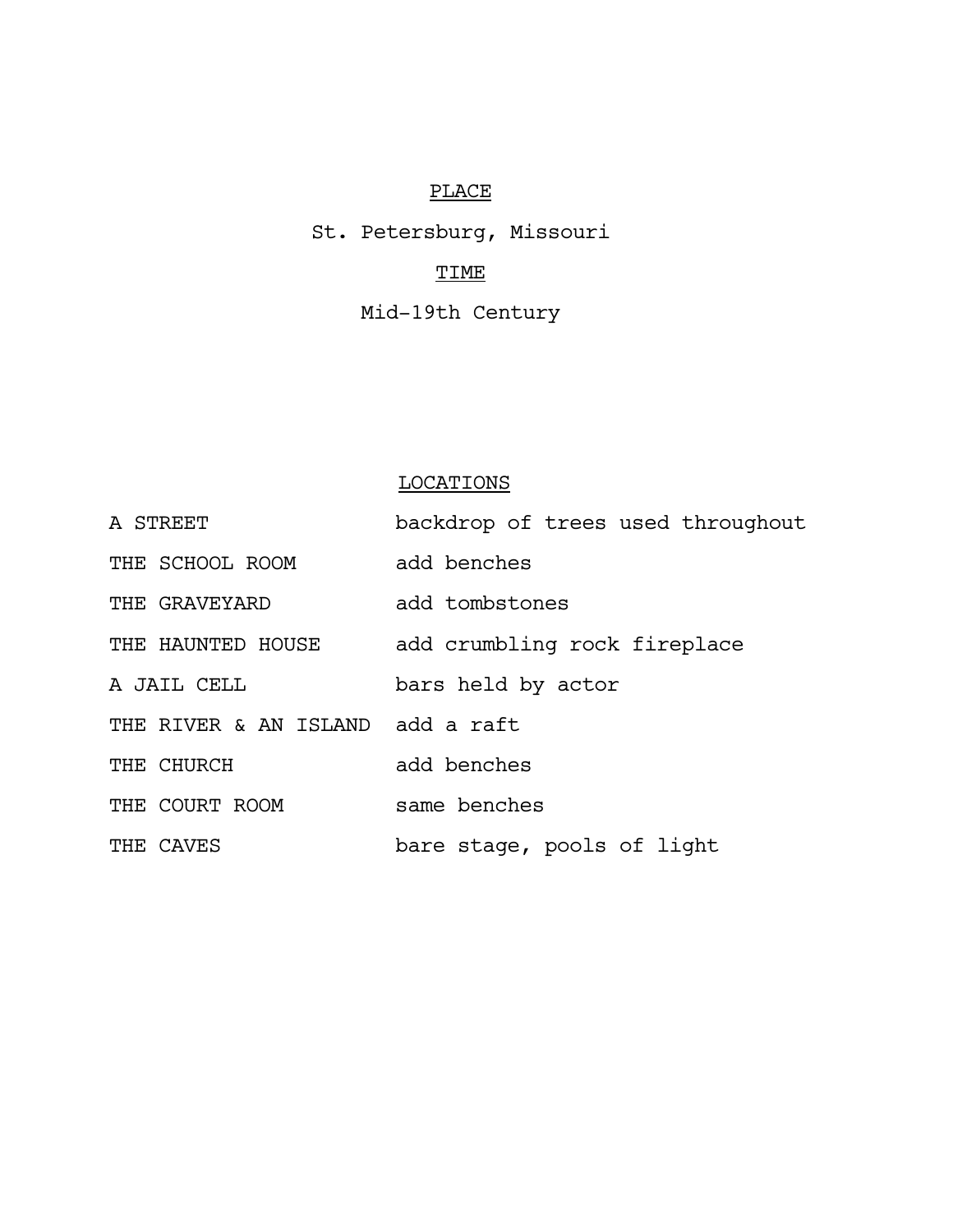### MUSICAL NUMBERS

| ST. PETERSBURG          | Company               |
|-------------------------|-----------------------|
| I CAN HARDLY WAIT       | Tom                   |
| WHITEWASH               | Tom and Children      |
| WE'RE THE BOSSES NOW    | Joe and Muff          |
| ME AND MY BEST FRIEND   | Tom and Huck          |
| <b>SCHOOL DAYS</b>      | Boys and Girls        |
| GUM                     | Tom and Becky         |
| <b>GOLDEN DREAMS</b>    | Becky, Amy and Gracie |
| ONE STEP AT A TIME      | Muff                  |
| THE RIVER IS THE REASON | Tom, Huck and Josh    |
| THE PIRATE KING         | Tom, Huck and Josh    |
| WE'RE TOO YOUNG         | Becky, Amy and Gracie |
| OLD 100                 | Company               |
| <b>CELEBRATE</b>        | Company               |
| IT'S A BIG WORLD        | Tom                   |
| <b>FINALE</b>           | Company               |
|                         |                       |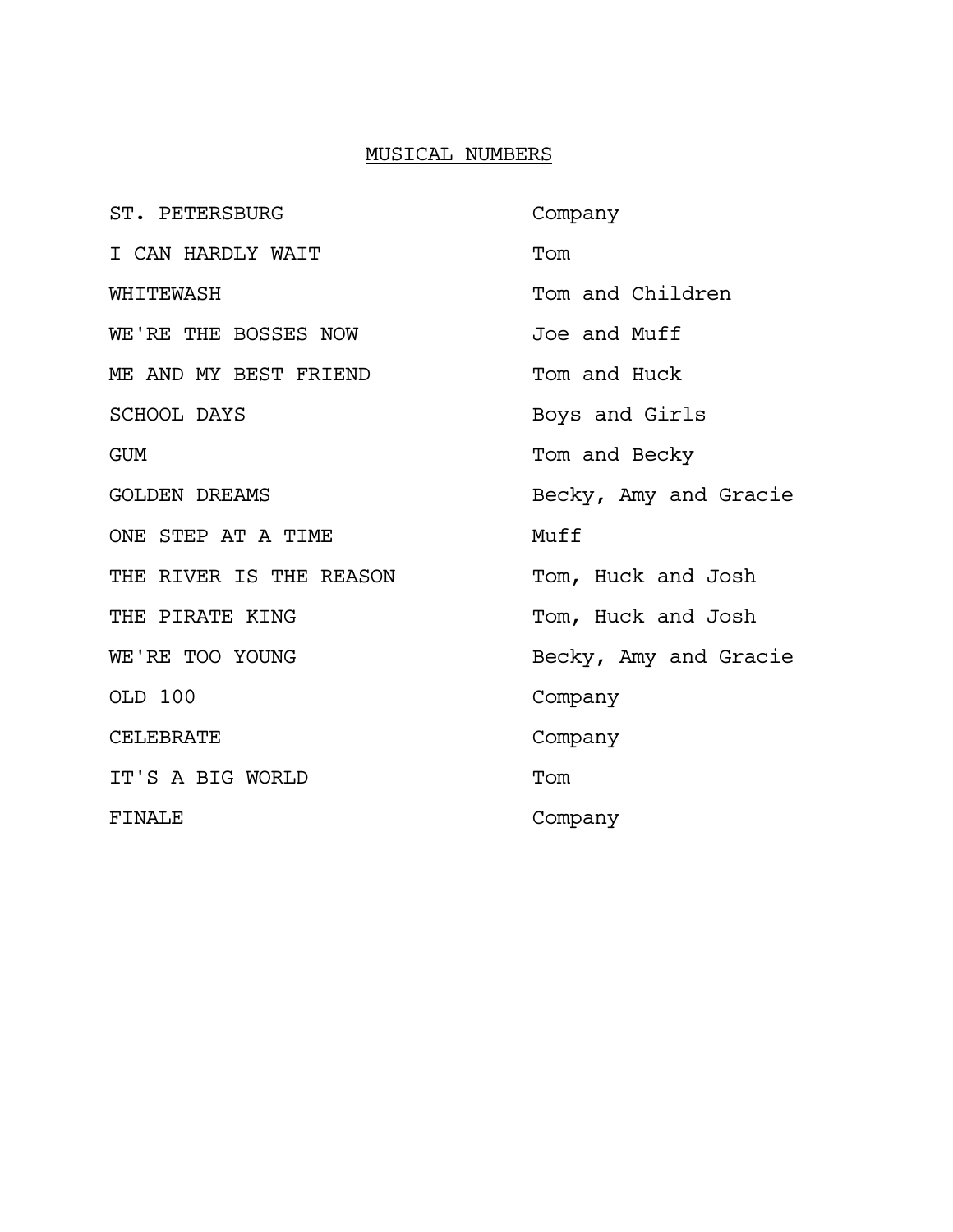ACT I

SCENE 1

St. Petersburg, Missouri, U.S.A. Mid-19th century. A street.

**(NOTE:** All locations are suggested with a minimum of pieces, and only with lights in some cases.

The general impression should be of a sunny, rural, woodsy environment.

**MUSIC: "St. Petersburg."**

AUNT POLLY [40'S-60'S, IMMACULATE AND PLAIN] Steps out from behind the grand drape.)

#### POLLY

Tom! Tom Sawyer!

(TOWNSPEOPLE [the entire company except HUCKLEBERRY] enter from all sides as the curtain opens revealing the suggestion of a small town street.

TOM SAWYER [12-15, in worn, but clean clothes] is seen running across the stage, looking for a place to hide.)

TOWNSPEOPLE

1) "ST. PETERSBURG MISSOURI"

THAT BOY RUNS LIKE THE DICKENS WHEN HE HEARS HIS DEAR AUNT POLLY

POLLY

TOM SAWYER!

#### TOWNSPEOPLE

THAT BOY GETS IN MORE TROUBLE I DECLARE, BY GUM BY GOLLY

> (The TOWNSPEOPLE move to either side, revealing TOM and HECTOR [same age as Tom, taller] trying to get past each other.)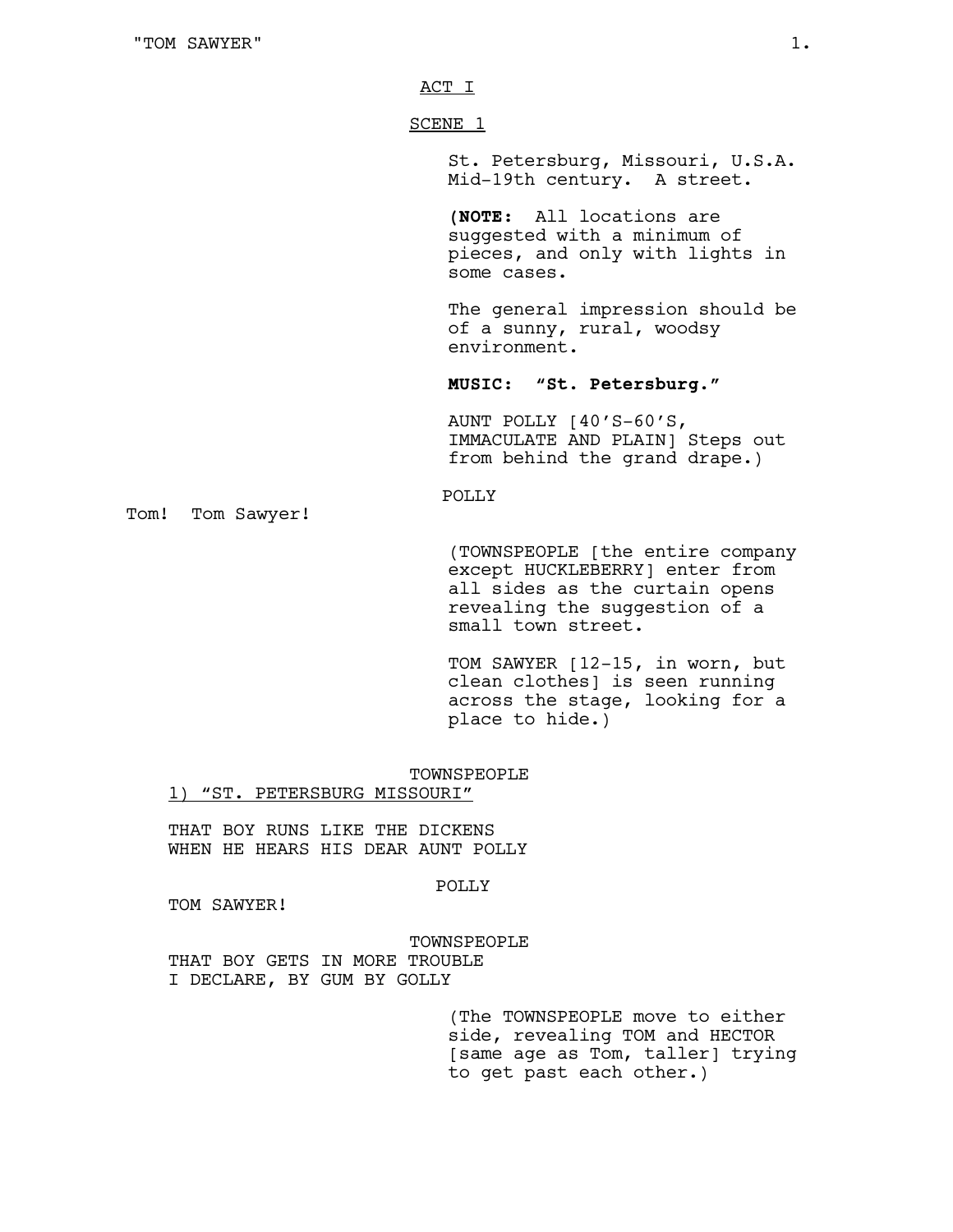"TOM SAWYER" 2.

Hey, don't crowd me.

HECTOR Knock off my hat. I dare ya.

Yeah?

HECTOR

TOM

TOM

Yeah.

(THEY wrestle. TOM soon has HECTOR pinned to the ground.)

TOM

Had 'nuff?

HECTOR

'nuff!

TOWNSPEOPLE THAT BOY GETS IN MORE TROUBLE

TOM That'll learn ya. Look out who you're foolin' with next time.

> (POLLY comes up behind TOM and grabs his ear.)

TOM (cont'd) Aunt Polly! Oh my! Look behind you!

> (SHE turns to look, HE runs away.)

#### TOWNSPEOPLE

HE'S THE BOY WHO EVERYBODY KNOWS SO WELL IN OUR HOME TOWN HOME IN ST. PETERSBURG, MISSOURI OUR GREAT STATE IN THE U.S.A.

> (THEY cross right and left, greeting each other.)

IT'S A SMALL TOWN UNIMPORTANT TOWN

BUT NO MATTER HOW LONG OR FAR WE ROAM ST. PETERSBURG, MISSOURI WILL ALWAYS BE OUR HOME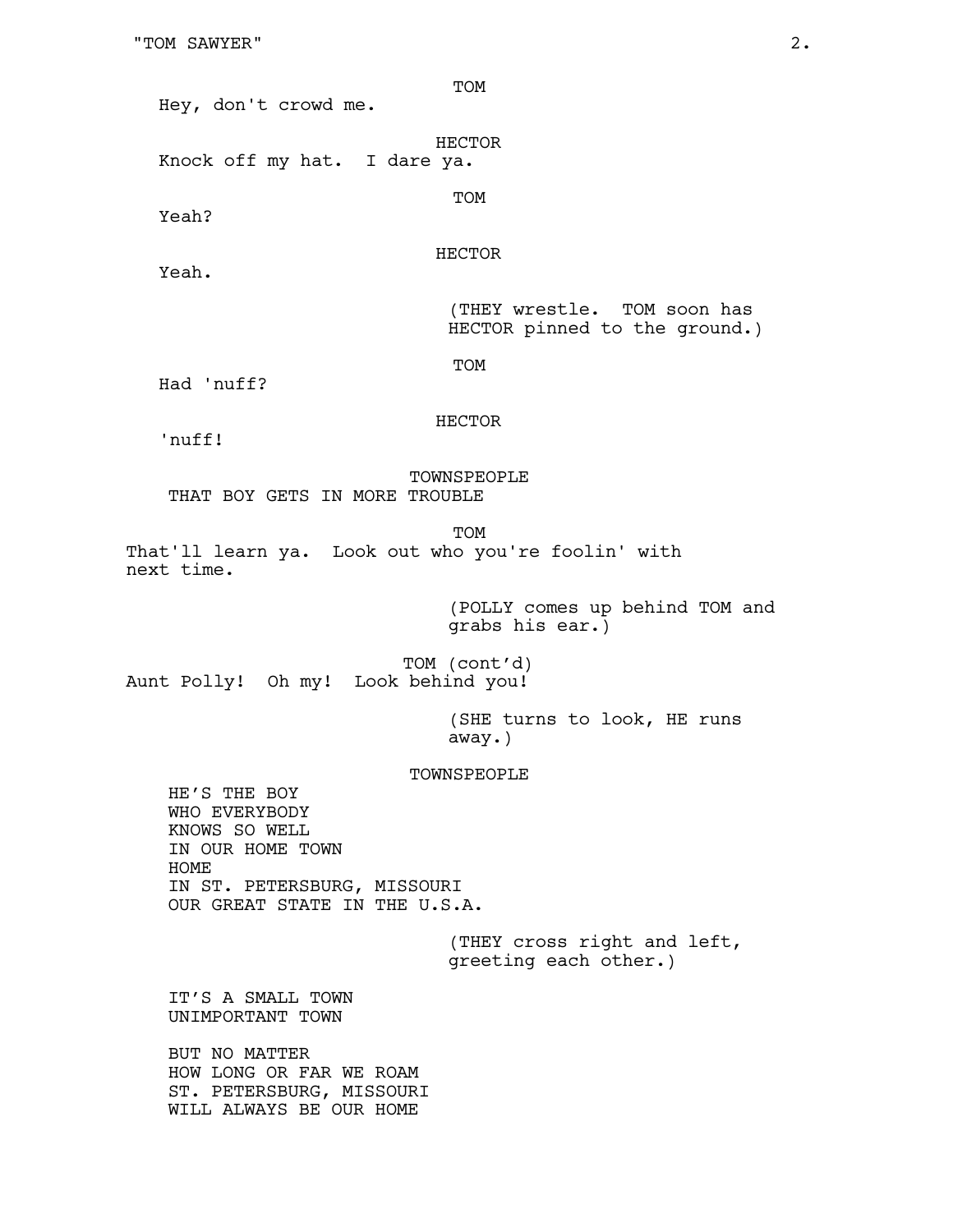TOWNSPEOPLE (cont'd) ST. PETERSBURG, MISSOURI OUR HOME

> (INJUN JOE [30s, tall, dark, powerfully built] steps forward to address the audience.)

INJUN JOE

EVERYONE'S GOING TO BE SORRY THEY SHOULD JUST LEAVE ME ALONE I HAVE A DARING PLAN IF THEY ONLY KNEW IT THEY WOULD BE FRIGHTENED DOWN TO THE BONE

#### TOWNSPEOPLE

IN ST. PETERSBURG, MISSOURI OUR HOME

> (The TOWNSPEOPLE part left and right, revealing TOM and all of the BOYS and GIRLS.)

BOYS AND GIRLS

TOOOOOOM TOM SAWYER

EVERYBODY KNOWS YOU EVERYBODY KNOWS YOUR NAME TOM SAWYER

WE CAN ALWAYS COUNT ON YOU TO PLAY A GOOD, FUN GAME

TOM (pulling out an imaginary sword) I AM ROBIN HOOD! AND I CHALLENGE YOU LORD SHERIFF TO A DUEL TO THE DEATH!

#### JOSH HARPER

Have at thee!

(JOSH HARPER [same age as Tom] and TOM perform a brief, vigorous duel with invisible swords, vocalizing the sound of clashing metal - "Tish! Tish! Tish!")

Fall! Why don't you fall?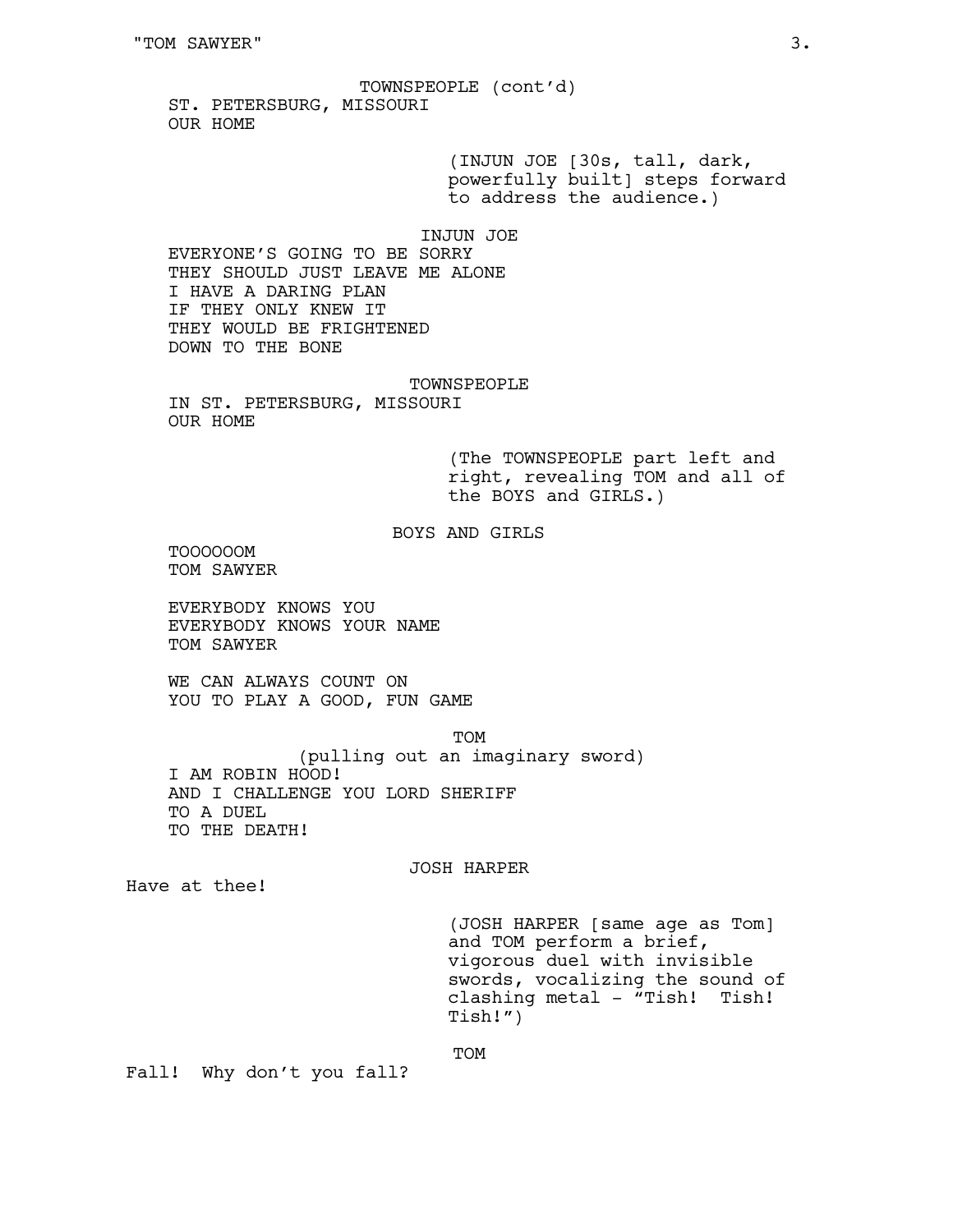JOSH Why don't you fall yourself? TOM I can't fall! That ain't the way it is in the book. Turn around and let me hit you in the back. (JOSH turns reluctantly, TOM "hits" him then turns to the audience.) TOM (cont'd) AND THE RIVER BECKONS ME WITH ADVENTURE AND THE RIVER ALWAYS TAKES ME SO SAFELY BACK-- TOM AND TOWNSPEOPLE HOME! IN ST. PETERSBURG, MISSOURI (The TOWNSPEOPLE shift positions, and we see JUDGE THATCHER [30's-50's, refined and friendly] with TOM and THE BOYS.) THATCHER Tom, you have won this beautiful Bible fair and square. (jeers from the boys) Before I present it to you, tell us some of the things you've learned. What are the names of the first two appointed apostles? (pause-all lean in) TOM David and Goliath! (EVERYONE groans and rolls their eyes in disbelief as they arrange themselves into a choir formation, hands together in prayer.)

TOWNSPEOPLE

AND WE ALL PRAY FOR THE ORPHAN BOY (spreading out over the stage again) BUT NO MATTER HOW LONG OR FAR HE ROAMS ST. PETERSBURG, MISSOURI WILL ALWAYS BE HIS...